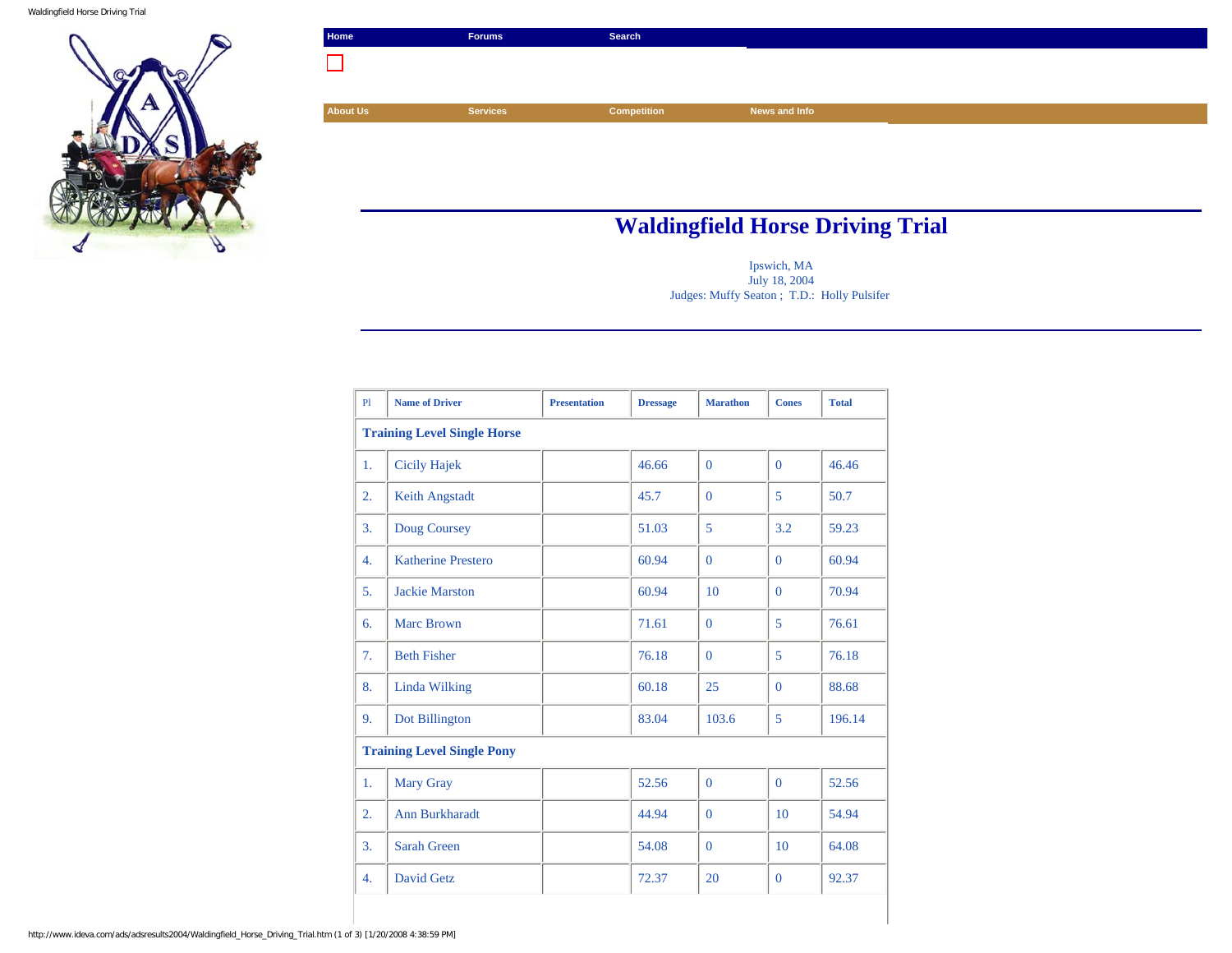| 5. | Virginia Andersen                     |  | 79.99  | 79.2    | 5              | 174.9   |
|----|---------------------------------------|--|--------|---------|----------------|---------|
|    | <b>Preliminary Level Single Horse</b> |  |        |         |                |         |
| 1. | Letizia Peyla\H.Hartnett              |  | 37.14  | 46.92   | 5              | 89.064  |
| 2. | Anna Koopman                          |  | 50.95  | 48.162  | $\theta$       | 99.112  |
| 3. | Carla Skinder                         |  | 56.77  | 49.646  | $\Omega$       | 106.416 |
| 4. | <b>Andy Marcoux</b>                   |  | 64.04  | 44.758  | $\overline{0}$ | 108.818 |
| 5. | <b>Terry Bruno</b>                    |  | 58.22  | 58.096  | 5              | 121.316 |
| 6. | Joyce Kippin                          |  | 73.49  | 97.8    | 5              | 176.29  |
| 7. | John Kippin                           |  | 101.84 | 224.138 | 10             | 343.978 |
|    | <b>Preliminary Level Multiples</b>    |  |        |         |                |         |
| 1. | <b>David Saunders</b>                 |  | 46.59  | 45.334  | 5              | 96.924  |
| 2. | <b>Alan Aulson</b>                    |  | 66.94  | 76.08   | $\Omega$       | 143.02  |
| 3. | Marc Johnson                          |  | 41.5   | 51.85   | $\Omega$       | 96.35HC |
|    | <b>Preliminary Level Single Pony</b>  |  |        |         |                |         |
| 1. | Vivian Creigh                         |  | 37.14  | 51.18   | $\overline{0}$ | 88.32   |
| 2. | Anastacia Luce                        |  | 46.59  | 65.25   | 5              | 116.84  |
| 3. | <b>Pat Musser</b>                     |  | 52.4   | 54.92   | 10             | 117.32  |
| 4. | <b>Nancy Botte</b>                    |  | 54.59  | 78.614  | $\Omega$       | 133.20  |
| 5. | <b>Mary Plummer</b>                   |  | 61.13  | 100.856 | 35             | 196.98  |
| 6. | Rebecca Jackson                       |  | 53.86  | 126.07E | $\mathbf{0}$   | 179.93  |
| 7. | <b>Susan Koso</b>                     |  | 49.5   | 126.07E | $\overline{0}$ | 175.57  |